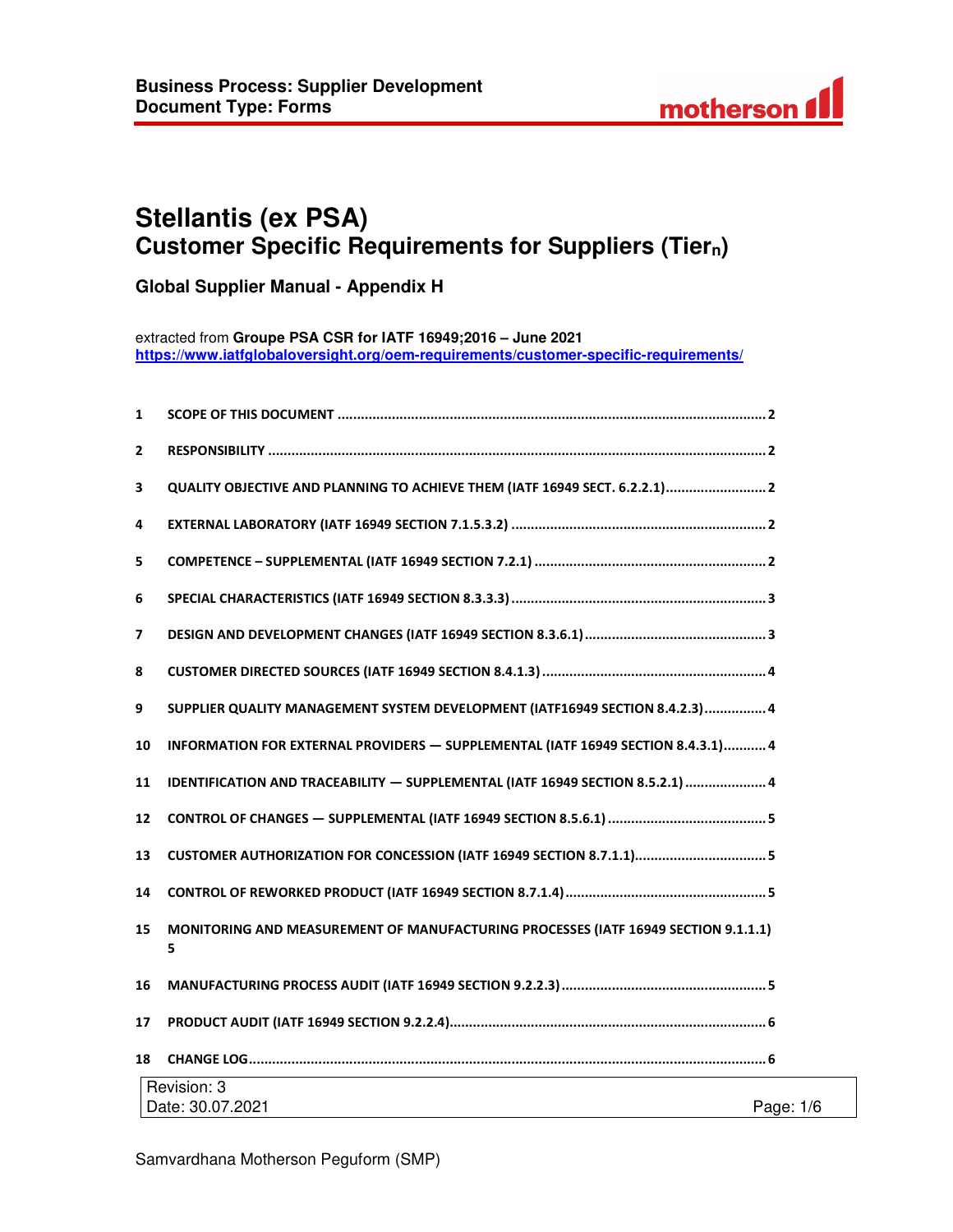

#### **1 Scope of this document**

The scope of this document is to ensure compliance to customer requirement by sub-suppliers of SMP Automotive who are supplying for any PSA project. This document is listing requirements for these suppliers in addition to standard IATF16949 requirements and in addition to standard SMP requirements.

## **2 Responsibility**

Suppliers who are supplier for SMP of a component for a PSA product shall meet all requirements listed in this document during the whole project lifetime. This includes but not limited to:

- Regularly check for updates of this document on www.smp-automotive.com
- Ensure availability and awareness of related PSA standards and requirements mentioned in this document
- Ensure requirements are met in their supply chain

## **3 Quality objective and planning to achieve them (IATF 16949 sect. 6.2.2.1)**

The quality objectives for the supplies are updated yearly. Analysis and action plans shall be implemented by the supplier in order to achieve the quality targets assigned by Groupe PSA.

The quality objectives shall be cascaded to the sub-suppliers and must be consistent with Groupe PSA targets.

## **4 External laboratory (IATF 16949 section 7.1.5.3.2)**

The supplier must approve the choice of its inspection, testing and calibration suppliers for the development and series production of its supplies.

The approval criteria are based on the ISO/IEC 17025 standard (or national equivalent), and must be documented. Certification of inspection, testing or calibration suppliers to ISO/IEC 17025 standard (or national equivalent) by qualified bodies is required.

## **5 Competence – Supplemental (IATF 16949 section 7.2.1)**

The supplier shall be aware of Groupe PSA requirements.

The supplier shall evaluate the skills of the project teams involved in Groupe PSA projects. The training procedure shall describe the personnel requalification process that must take into account the operational results at each workstation, the result of the layered process audits, time off job, etc.

| Revision: 3      |           |
|------------------|-----------|
| Date: 30.07.2021 | Page: 2/6 |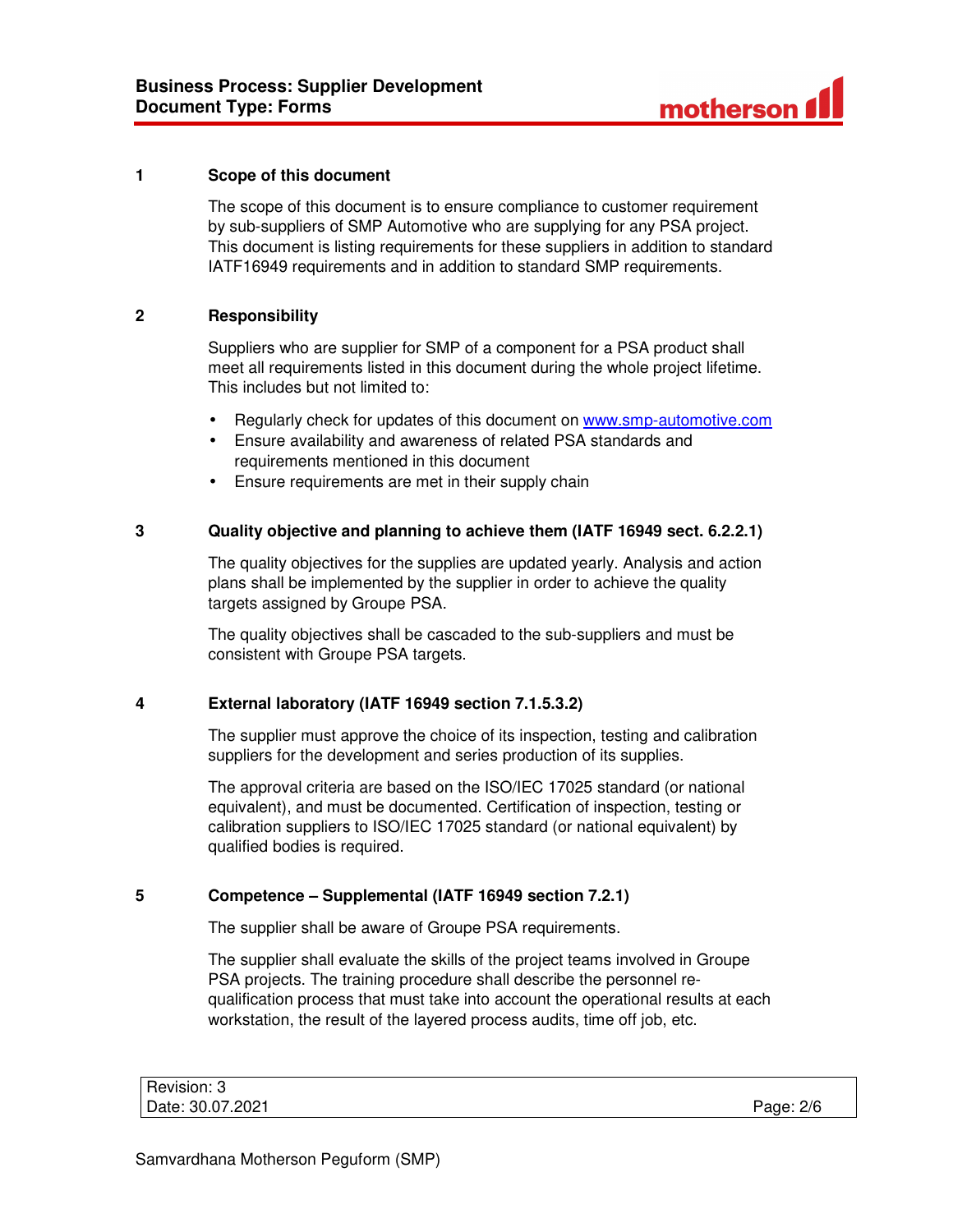

#### **6 Special Characteristics (IATF 16949 section 8.3.3.3)**

The concept of "Essential Monitored Characteristics (CSE)" replaces the concept of "Special Characteristics". An "Essential Monitored Characteristic" is a product characteristic:

- for which conformity is essential to guarantee that the dispersive technical and functional characteristics are compliant,
- for which the control methods (type and frequency of controls, corrective actions, etc.) guarantee conformity of the entire production.

The "Essential Monitored Characteristics (CSE)" are listed in a specific form named "Parts Inspection Standard" (PCP in French).

The supplier shall use Groupe PSA procedure to identify and manage special characteristics.

Major symbols to be used:

- Safety characteristic
- Regulatory characteristic
- Safety and regulatory characteristic

All reference documents regarding CSE approach and all associated symbols are defined in SQM document.

The organization may use its own special characteristics symbols for internal use but in that case the organization shall:

- ensure a bijective correspondence (one to one) with the symbols defined by Groupe PSA
- document the equivalence of the internal symbols with Groupe PSA symbols and reference the equivalence when the organization uses internal symbols in its communication with Groupe PSA.

# **7 Design and development changes (IATF 16949 section 8.3.6.1)**

All design changes, including those proposed by the organization, shall have written approval by the authorized SMP representative, or a waiver of such approval, prior to production implementation. See SQM document for the process to be applied.

| Revision: 3      |           |
|------------------|-----------|
| Date: 30.07.2021 | Page: 3/6 |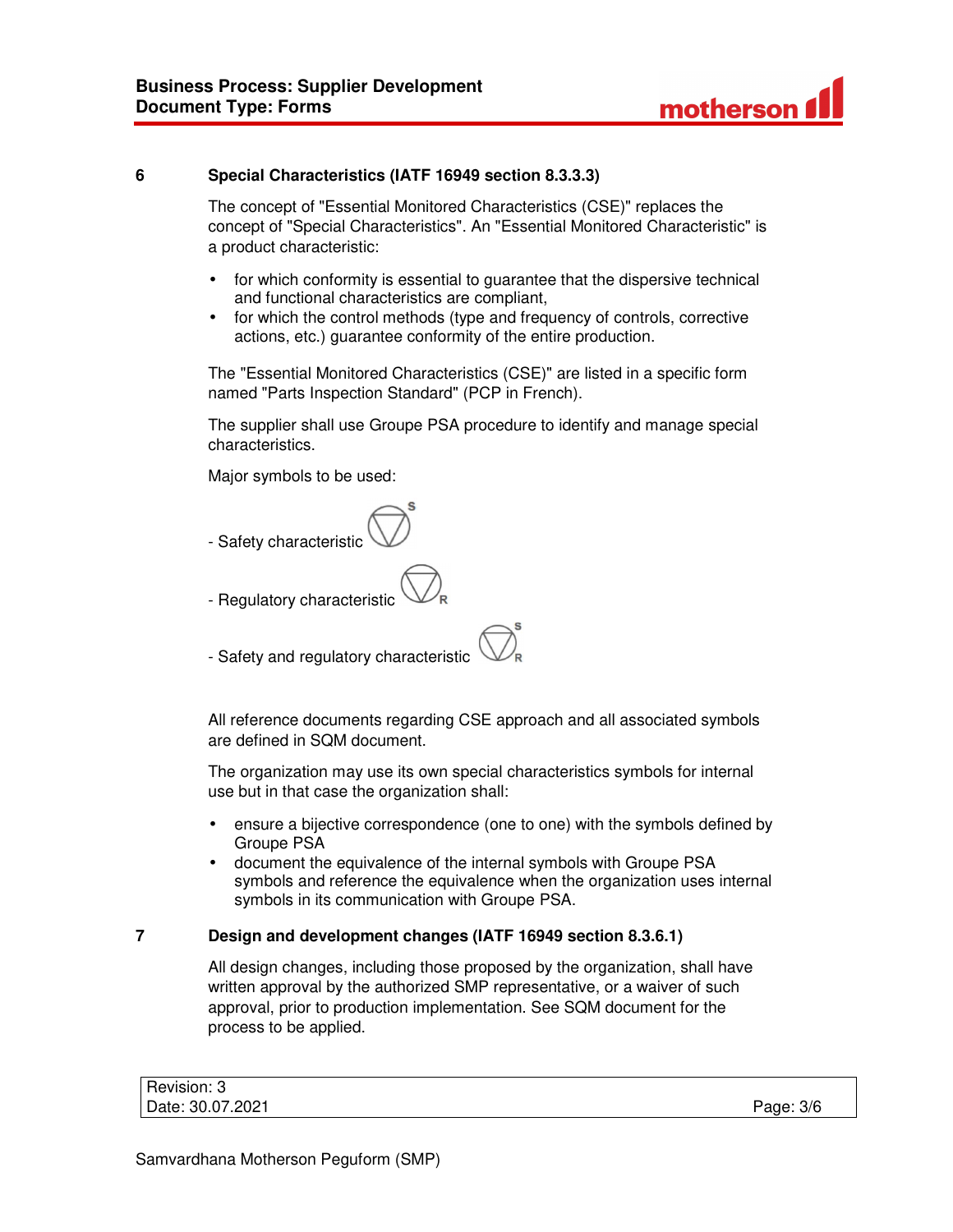Changes in a supply or its manufacturing process proposed by the supplier during mass production are to be classified according to GROUPE PSA classification system. The changes are to be managed according to a method specific to each class (see reference document "Classification of the evolution requests for a supply or a manufacture process, made by the supplier reference DTI\_DQI08\_0020). See also chapter 8.5.6.1 Control of changes- supplemental.

# **8 Customer Directed Sources (IATF 16949 section 8.4.1.3)**

If necessary, a tripartite agreement that correctly distributes the responsibilities of each party must be signed (between PSA GROUP, tier-1 supplier and tier-n supplier).

# **9 Supplier Quality Management System development (IATF16949 section 8.4.2.3)**

This chapter applies to suppliers of the organization who are providers of parts or components, materials, production processes (such as providers of heattreating, painting, and other finishing services).

Indirect and service providers are not included in this requirement (training providers, no added value on manufacturing processes, logistics, packagers…)

The organization shall require from his own suppliers a process for product and manufacturing process qualification, ensuring that only qualified components / material are used for assembled parts (refer to chapter 8.3.4.4 of IATF 16949 standard) and an incoming inspection, the frequency of which is in line with supplier performance.

# **10 Information for external providers — supplemental (IATF 16949 section 8.4.3.1)**

The supplier shall cascade Groupe PSA's requirements to the tier suppliers (technical specification and special characteristics (see chapter 8.3.3.3), product and process specific standards needed to be applied (e.g.: Initial samples, traceability, FIFO and labelling requirements…).

## **11 Identification and traceability — supplemental (IATF 16949 section 8.5.2.1)**

Traceability rules are defined and applied according to the class of traceability of the finished product.

A traceability system must be defined by the supplier according to the class of traceability of the finished product and including strict calculation of dilution rate. Refer to specific PSA procedure "'Traceability: PCA Peugeot Citroën Requirements" reference 01272\_07\_00279).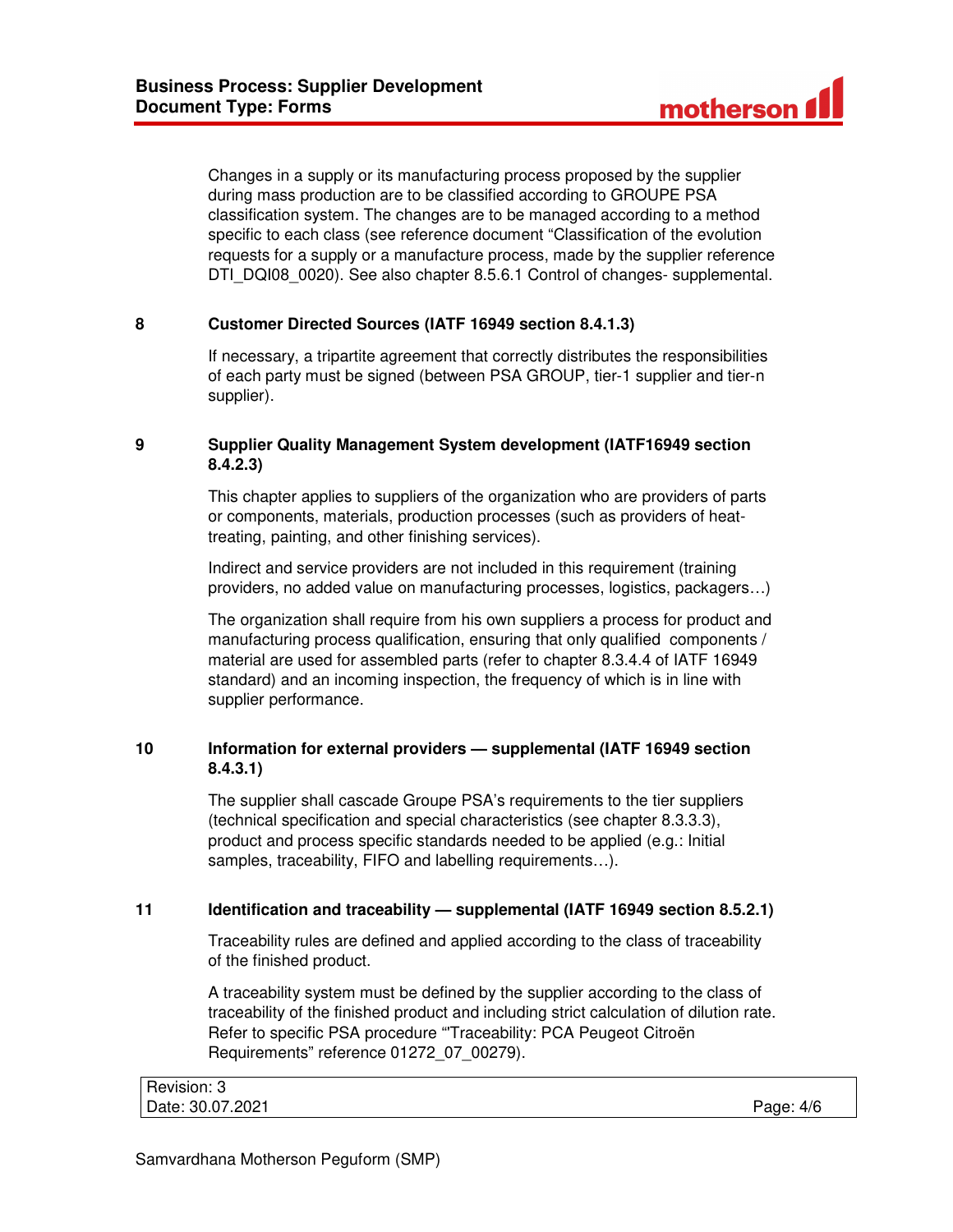

The supplier must prove that its traceability system is effective, including the tier-2 suppliers.

## **12 Control of Changes — supplemental (IATF 16949 section 8.5.6.1)**

Changes in a supply or its manufacturing process instigated by the supplier during mass production are to be classified according to Groupe PSA classification system. The changes are to be managed according to a method specific to each class (see reference document "Classification of the evolution requests for a supply or a manufacture process, made by the supplier reference DTI\_DQI08\_0020).

# **13 Customer Authorization for Concession (IATF 16949 section 8.7.1.1)**

A request for an "authorization to deliver non-compliant supplies" shall be submitted by the supplier for any deviation with the specification. It is required during development and also during mass production.

## **14 Control of Reworked Product (IATF 16949 section 8.7.1.4)**

The supplier shall obtain authorization from customer before carrying out rework or repair operations not planned during the initial qualification. The authorization request comes with rework procedures and an analysis of associated impacts.

# **15 Monitoring and Measurement of Manufacturing Processes (IATF 16949 section 9.1.1.1)**

The supplier must implement "Reverse P-FMEA`s" to:

- Identify new potential failure modes in shop floor (Proactive Risk Reduction Process),
- Confirm or update current Occurrence/Detection levels (Process optimization).

The Reverse P-FMEA is an "on-station review" by a cross-functional team.

## **16 Manufacturing Process Audit (IATF 16949 section 9.2.2.3)**

The supplier must conduct Layered Process Audits (LPA), the aim of which is to ensure consistent application and execution of standards. LPA are to be performed by Operational Managers.

LPA shall be implemented for all operational areas (manufacturing, logistic, maintenance). All shifts shall be audited.